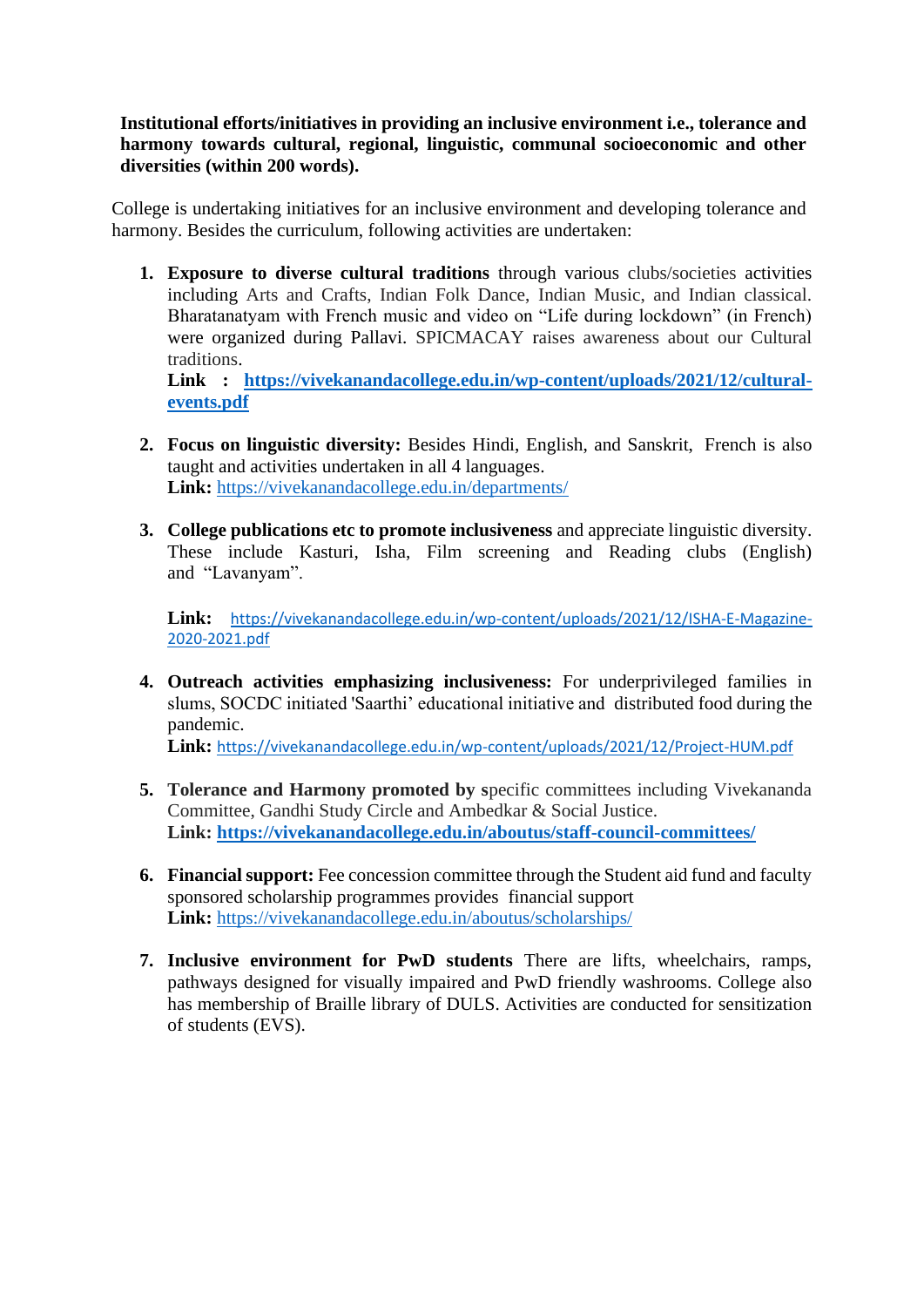## **ANNIBATION** N **RUE**  $111$ C GPS Map Camera New Delhi, Delhi, India<br>394, It Staff Colony, Vivek Vihar, New Delhi, Delhi 110095, India<br>Lat 28.66599° N KC Lat 2000000<br>Long 77.31429°<br>06/12/21 02:08 PM Google **C** GPS Map Camera New Delhi, Delhi, India<br>394, It Staff Colony, Vivek Vihar, New Delhi, Delhi 110095, India Lat 28.665916° Long 77.313747° Google 06/12/21 02:17 PM

## **Built environment with ramps/lifts for easy access to classrooms**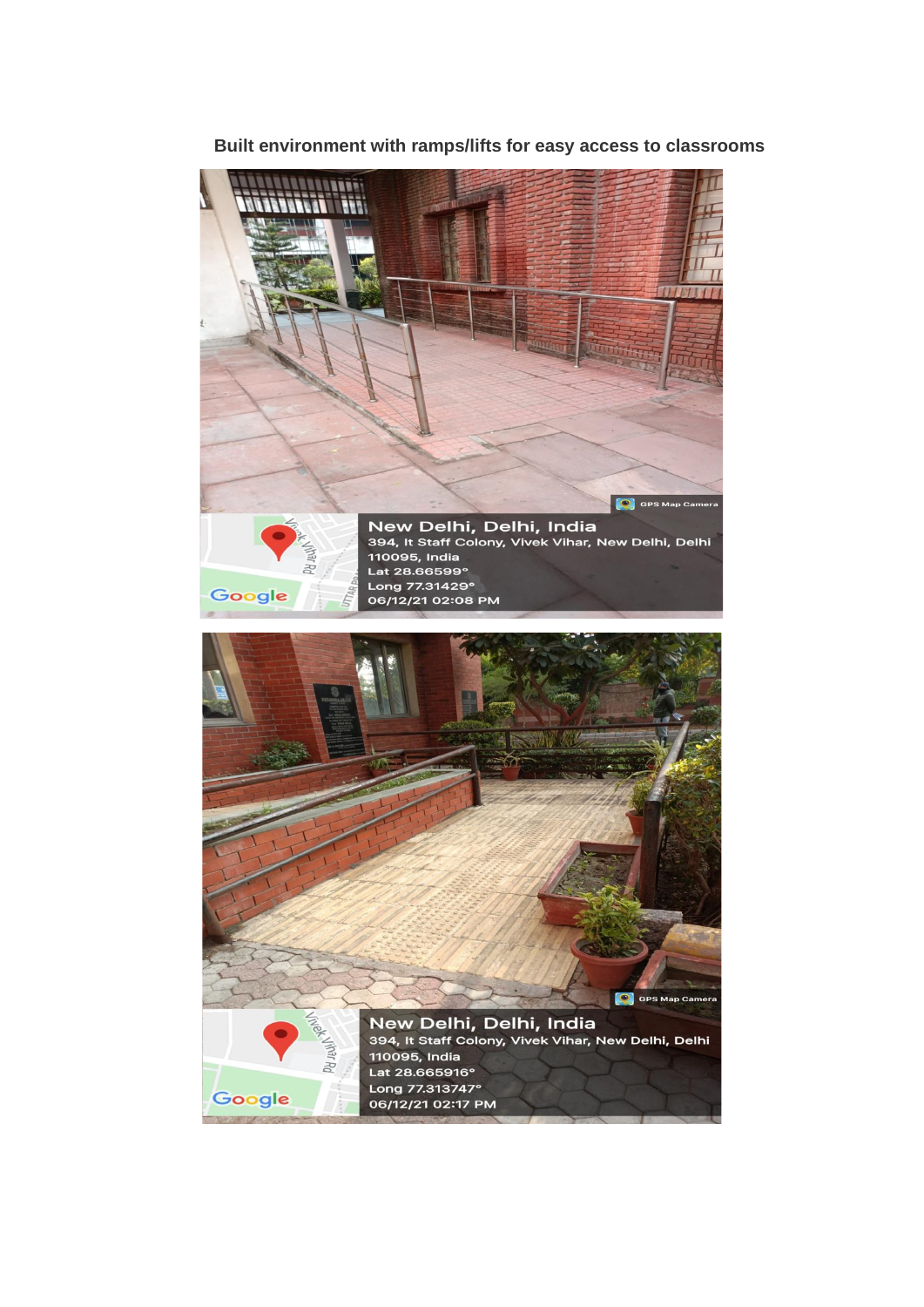## **Disabled-friendly washrooms**



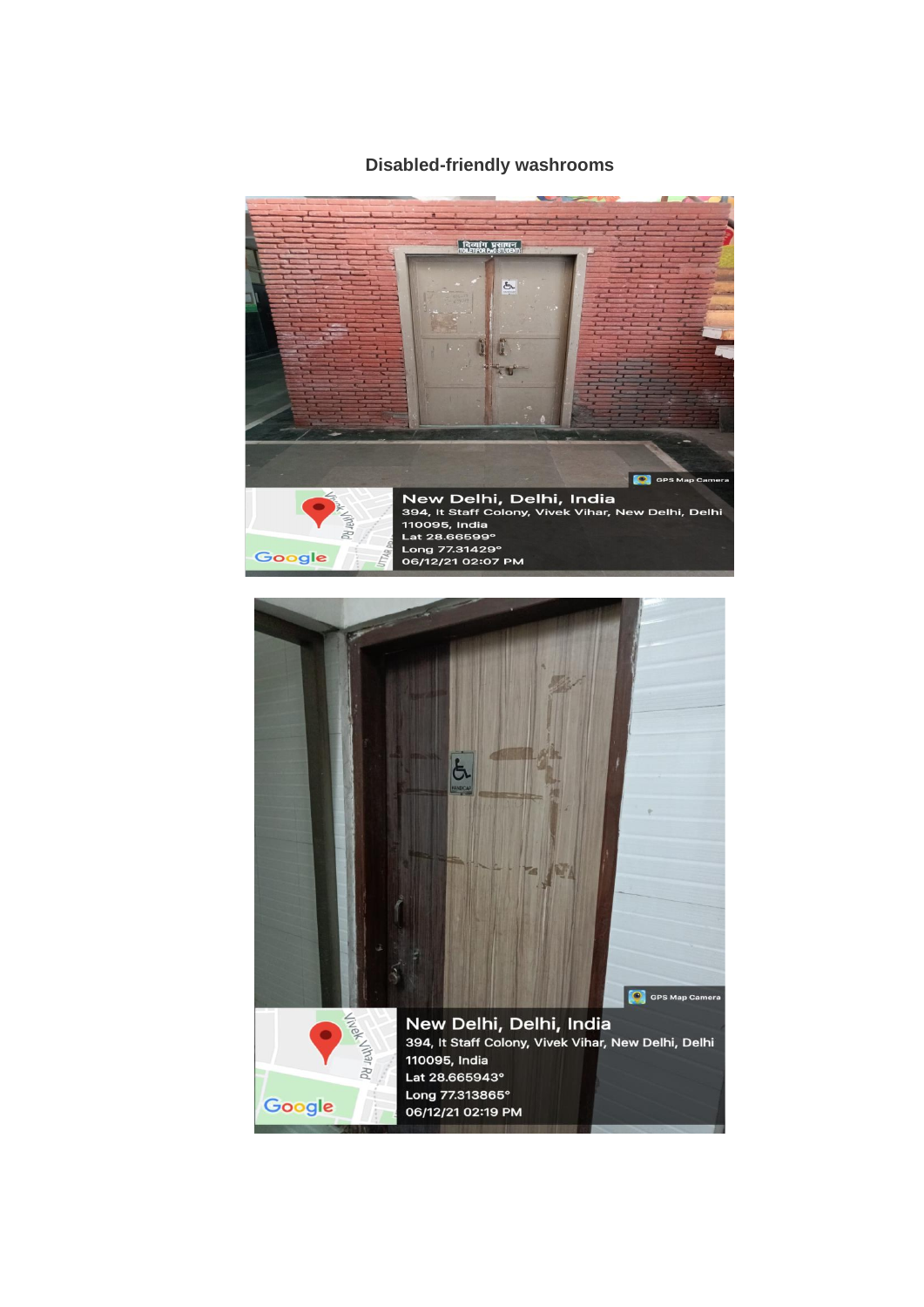## **Provision for enquiry and information : Human assistance, reader, scribe, soft copies of reading material, screen reading**



**Assistive technology and facilities for persons with disabilities (Divyangjan) accessible website, screen-reading software, mechanized equipment**